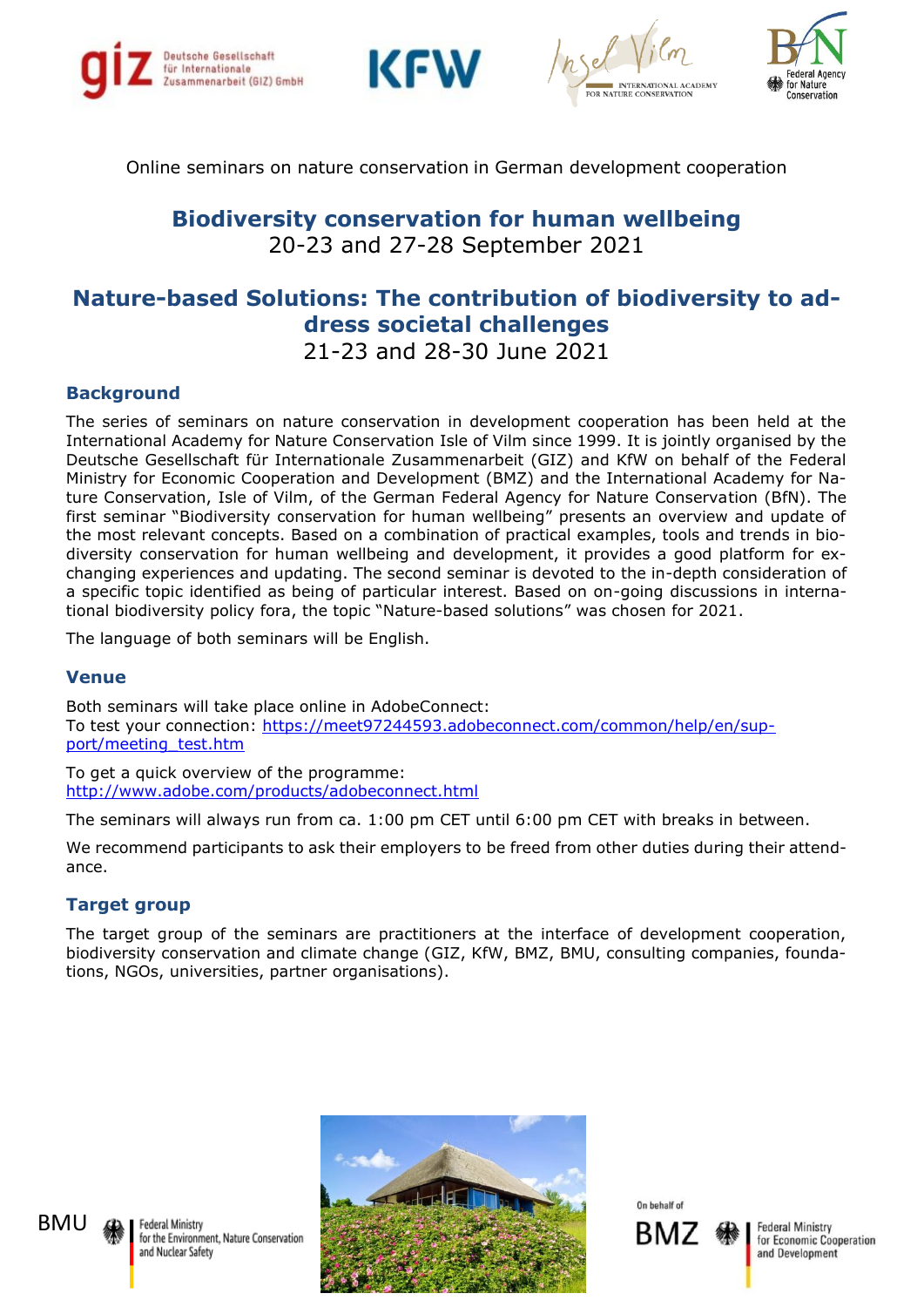







Online seminars on nature conservation in German development cooperation

# **Biodiversity conservation for human wellbeing**

(20-23 and 27-28 September 2021)

# **Objectives**

- Raise awareness for the significance of biodiversity for the provision of ecosystem services hence: for human wellbeing
- Convey new concepts, instruments and trends of conservation and development cooperation
- Analyse the opportunities provided by the CBD and its Strategic Plan as the policy framework for German development cooperation in the area of biodiversity conservation
- Offer a forum for the exchange of experiences

## **Contents**

The following topics will be addressed through inputs, case studies, group work and discussions:

- Global trends with relevance for biodiversity conservation versus the relevance of biodiversity conservation for sustainable development
- New directions arising from the CBD
- Current trends in German development cooperation with regard to biodiversity conservation
- Balancing conservation with livelihoods interests
- Conservation in land- and seascapes: concepts, current issues and developments (including protected areas and other relevant tools, management and governance aspects)
- Financing biodiversity conservation
- Human rights and conservation

# **Nature-based Solutions: The contribution of biodiversity to address societal challenges**

(21-23 and 28-30 June 2021)

## **Background**

As biodiversity loss accelerates, global warming continues to be fueled by rising emissions and new pandemics emerge, solutions have proved inadequate in isolation. The global crises are interlinked and can only be addressed in a synergetic way. Against this background Nature-based solutions (NbS) continue to gain momentum as an integrated approach that can tackle societal challenges, while supporting sustainable development. Well-designed NbS are cost-effective, nature-positive as well as benefit livelihoods and human wellbeing.

NbS will also play a fundamental role in the negotiations of the Global Biodiversity Framework which is going to be adopted at COP15 of the Convention on Biological Diversity (CBD) and afterwards in the achievement of the agreed targets through national action plans.

The seminar will explore the concept of NbS and its role at international level and in development cooperation. The role of biodiversity as a means and a goal of NbS will be addressed while pointing out challenges and pitfalls that may arise in the implementation of the approach. During the seminar the particpants will also learn about sector-specific approaches of NbS and their potential to speed up the transformative change that is needed to halt the current environmental crisis.

## **Objectives**

Participants

- Understand the concept of NbS and the dual role for biodiversity (as a beneficiary and a solution provider)
- Are familiar with sector-specific approaches of NbS that will be dicussed through case studies
- Are aware of possible entry points for and barriers to NbS and are inspired to plan for implementation in their own work context